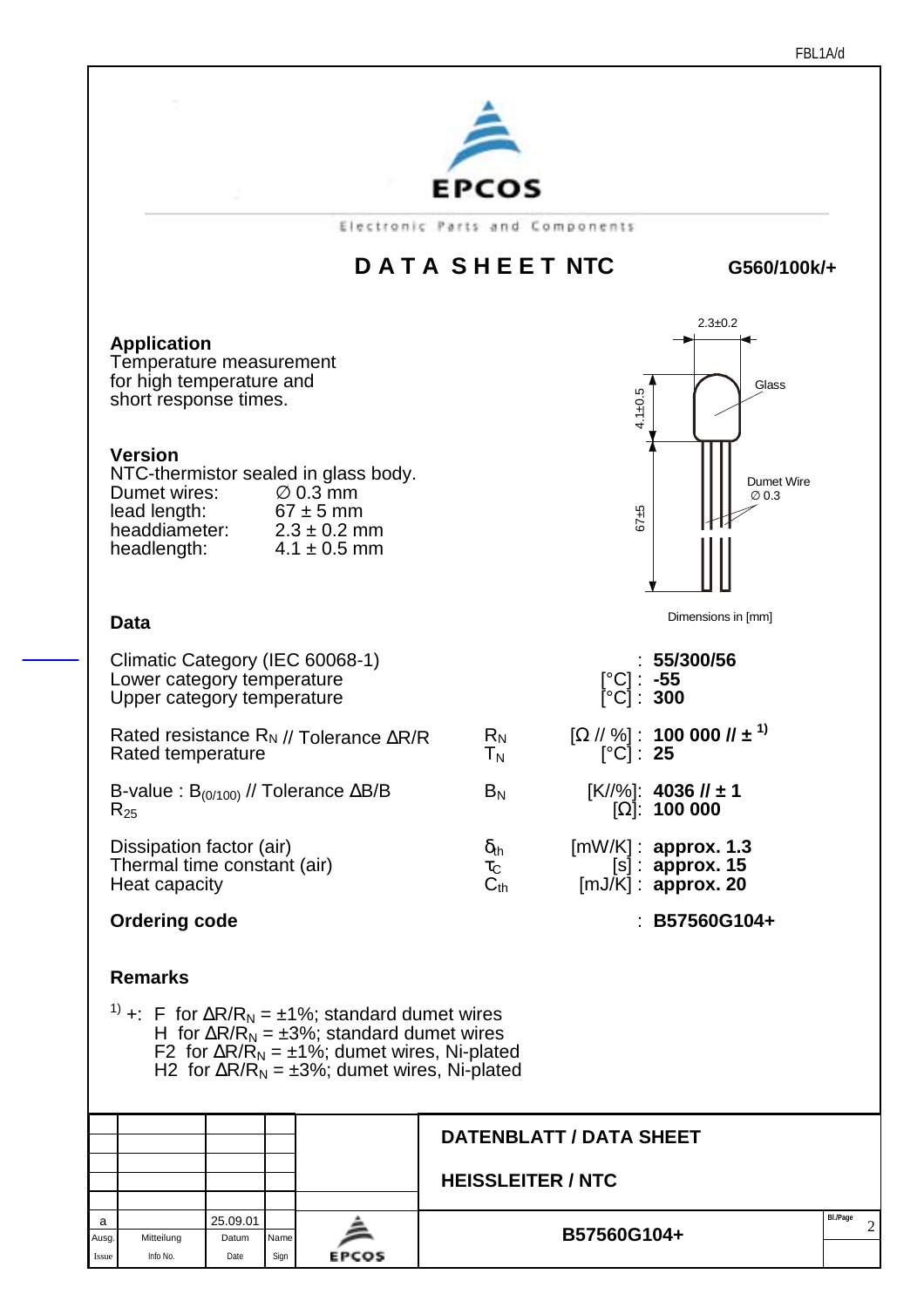|            |            |                   |      |              | <b>DATENBLATT / DATA SHEET</b> |          |  |
|------------|------------|-------------------|------|--------------|--------------------------------|----------|--|
|            |            |                   |      |              | <b>HEISSLEITER / NTC</b>       |          |  |
| a<br>Ausg. | Mitteilung | 25.09.01<br>Datum | Name |              | B57560G104+                    | BI./Page |  |
| Issue      | Info No.   | Date              | Sign | <b>EPCOS</b> |                                |          |  |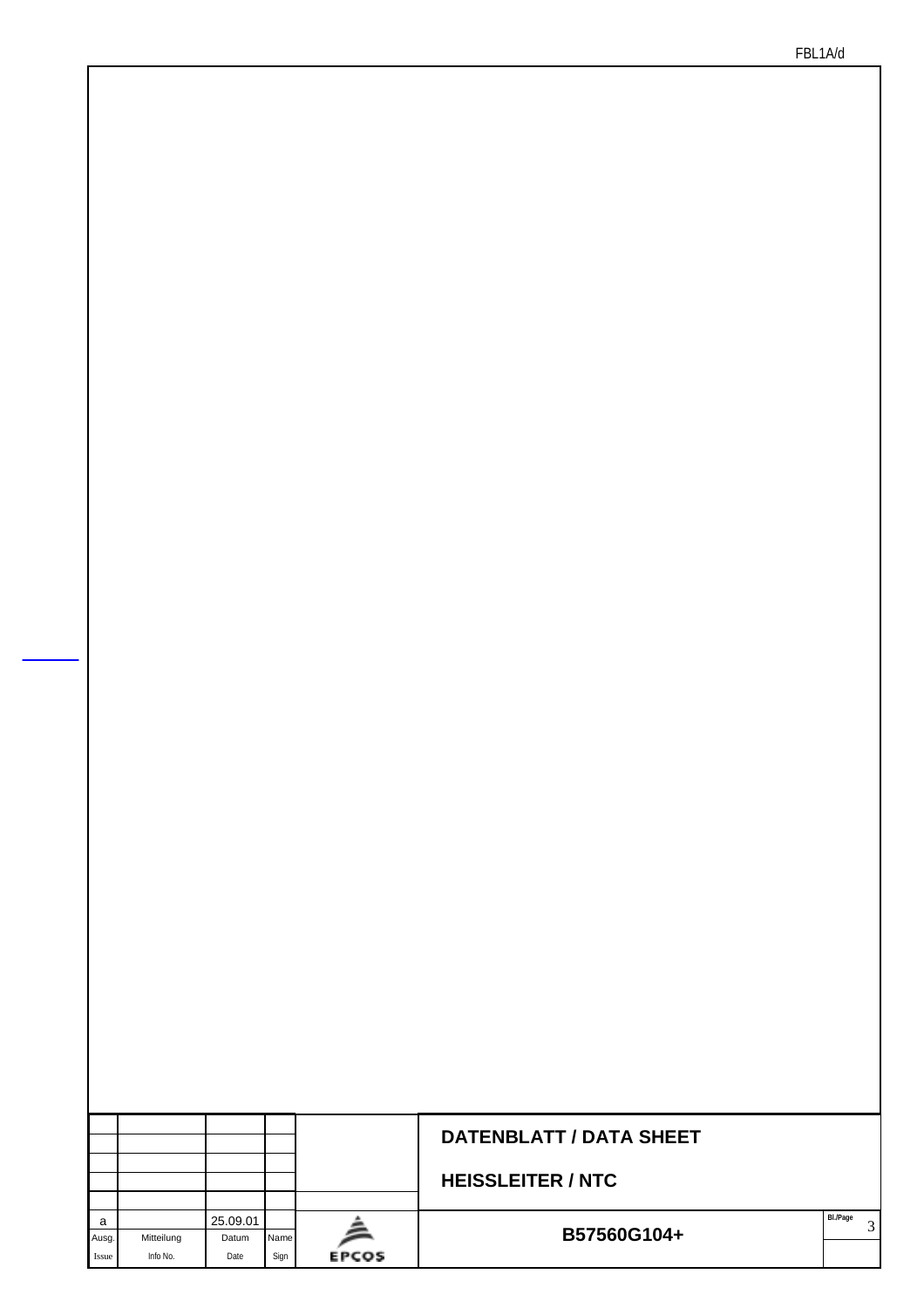| R at $25^{\circ}$ C | 100000 $\Omega$ ]    |
|---------------------|----------------------|
| B(0/100)            | 4036 [K] $\pm$ 1 [%] |
| RN at 25 °C         | 100000 [Ω] ± 1 [%]   |

a 25.09.01 Ausg. Mitteilung Datum Name Issue Info No. Date Sign

EPCOS

| T<br>[°C]      | R_nom<br>[ $\Omega$ ] | $R$ <sub>_</sub> min<br>$[\Omega]$ | $R_{max}$<br>$[\Omega]$ | $\Delta$ R/R <sub>N</sub><br>$[\pm\%]$ | $\Delta T$<br>$[\pm$ °C]       | α<br>[%/K] |
|----------------|-----------------------|------------------------------------|-------------------------|----------------------------------------|--------------------------------|------------|
| $-55$          | 10723236              | 10101868                           | 11381685                | 6,1                                    | 0,8                            | 7,7        |
| $-50$          | 7366689               | 6968648                            | 7786687                 | 5,7                                    | 0,8                            | 7,4        |
| $-45$          | 5132757               | 4874705                            | 5403929                 | 5,3                                    | 0,7                            | 7,1        |
| $-40$          | 3624165               | 3455040                            | 3801187                 | 4,9                                    | 0,7                            | 6,9        |
| $-35$          | 2591304               | 2479373                            | 2708016                 | 4,5                                    | 0,7                            | 6,6        |
| $-30$          | 1874913               | 1800190                            | 1952543                 | 4,1                                    | 0,6                            | 6,4        |
| $-25$          | 1371886               | 1321623                            | 1423918                 | 3,8                                    | 0,6                            | 6,2        |
| $-20$          | 1014545               | 980519                             | 1049646                 | 3,5                                    | 0,6                            | 5,9        |
| $-15$          | 757881                | 734728                             | 781685                  | 3,1                                    | 0,5                            | 5,8        |
| $-10$          | 571590                | 555777                             | 587794                  | 2,8                                    | 0,5                            | 5,6        |
| $-5$           | 435026                | 424202                             | 446081                  | 2,5                                    | 0,5                            | 5,4        |
| $\pmb{0}$      | 333964                | 326553                             | 341508                  | 2,3                                    | 0,4                            | 5,2        |
| $\overline{5}$ | 258497                | 253434                             | 263636                  | 2,0                                    | 0,4                            | 5,1        |
| 10             | 201659                | 198216                             | 205142                  | 1,7                                    | 0,4                            | 4,9        |
| 15             | 158499                | 156178                             | 160838                  | 1,5                                    | 0,3                            | 4,8        |
| 20             | 125468                | 123927                             | 127016                  | 1,2                                    | 0,3                            | 4,6        |
| 25             | 100000                | 99000                              | 101000                  | 1,0                                    | 0,2                            | 4,5        |
| 30             | 80223                 | 79243                              | 81206                   | 1,2                                    | 0,3                            | 4,4        |
| 35             | 64759                 | 63830                              | 65695                   | 1,4                                    | 0,3                            | 4,2        |
| 40             | 52589                 | 51727                              | 53460                   | 1,7                                    | 0,4                            | 4,1        |
| 45             | 42951                 | 42161                              | 43751                   | 1,9                                    | 0,5                            | 4,0        |
| 50             | 35272                 | 34556                              | 36000                   | 2,1                                    | 0,5                            | 3,9        |
| 55             | 29119                 | 28473                              | 29776                   | 2,3                                    | 0,6                            | 3,8        |
| 60             | 24161                 | 23581                              | 24752                   | 2,4                                    | 0,7                            | 3,7        |
| 65             | 20144                 | 19626                              | 20674                   | 2,6                                    | 0,7                            | 3,6        |
| 70             | 16874                 | 16411                              | 17348                   | 2,8                                    | 0,8                            | 3,5        |
| 75             | 14198                 | 13786                              | 14622                   | 3,0                                    | 0,9                            | 3,4        |
| 80             | 11998                 | 11631                              | 12376                   | 3,2                                    | 0,9                            | 3,3        |
| 85             | 10181                 | 9854                               | 10519                   | 3,3                                    | 1,0                            | 3,2        |
| 90             | 8674                  | 8382                               | 8976                    | 3,5                                    | 1,1                            | 3,2        |
| 95             | 7419                  | 7158                               | 7688                    | 3,6                                    | 1,2                            | 3,1        |
| 100            | 6369                  | 6136                               | 6610                    | 3,8                                    | 1,3                            | 3,0        |
| 105            | 5487                  | 5279                               | 5703                    | 3,9                                    | 1,3                            | 2,9        |
| 110            | 4744                  | 4557                               | 4937                    | 4,1                                    | 1,4                            | 2,9        |
| 115            | 4115                  | 3948                               | 4288                    | 4,2                                    | 1,5                            | 2,8        |
| 120            | 3581                  | 3431                               | 3737                    | 4,4                                    | 1,6                            | 2,8        |
| 125            | 3126                  | 2991                               | 3266                    | 4,5                                    | 1,7                            | 2,7        |
|                |                       |                                    |                         |                                        | <b>DATENBLATT / DATA SHEET</b> |            |
|                |                       |                                    |                         |                                        |                                |            |

**B57560G104+**  $\begin{array}{|c|c|c|c|}\n\hline\n\text{B} & 4\n\end{array}$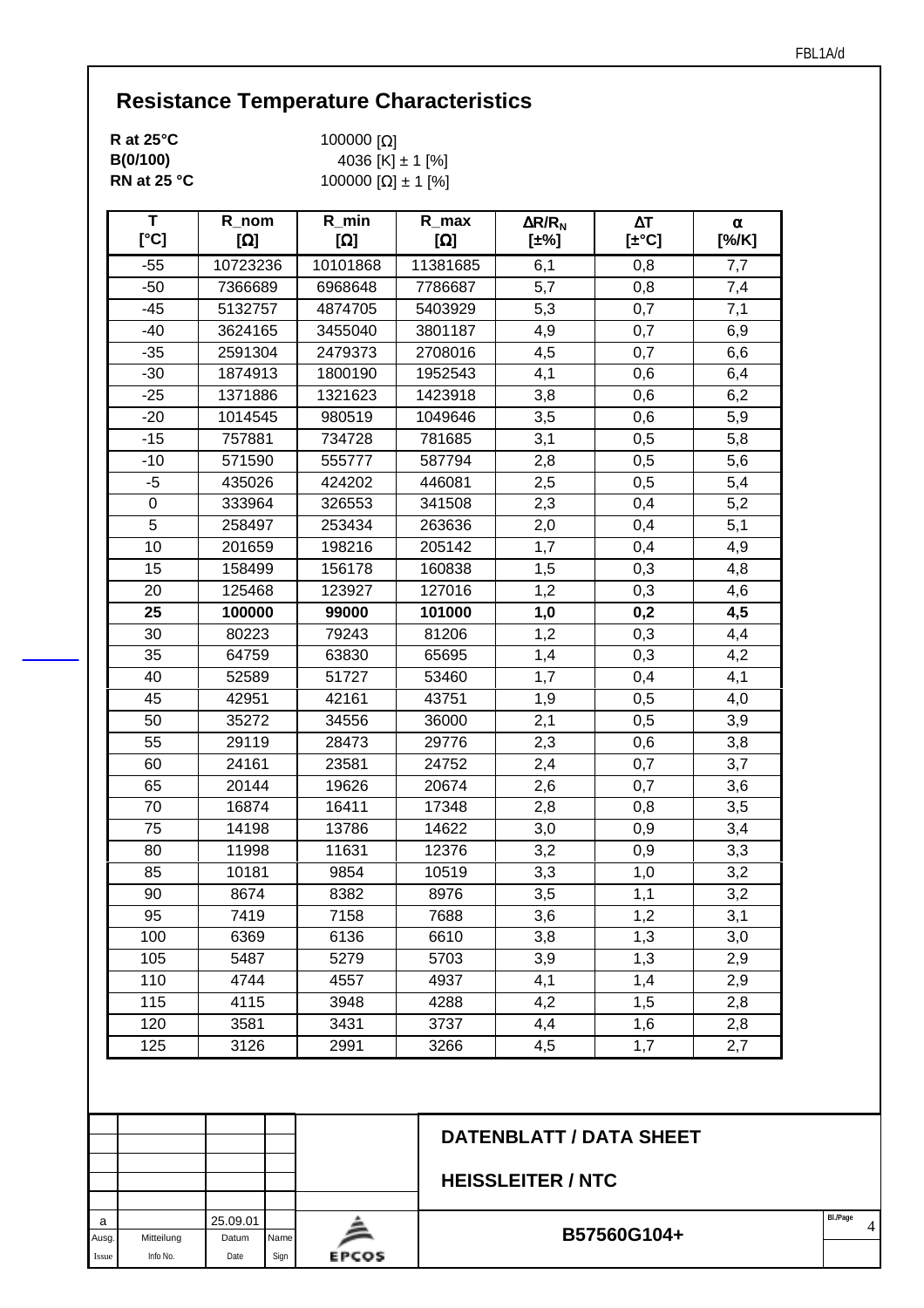| R at $25^{\circ}$ C   | 100000 $\Omega$ ]    |
|-----------------------|----------------------|
| B(0/100)              | 4036 [K] $\pm$ 1 [%] |
| RN at 25 $^{\circ}$ C | 100000 [Ω] ± 1 [%]   |

| Τ<br>[°C]        | R_nom<br>$[\Omega]$ | $R_{min}$<br>$[\Omega]$ | $R_{max}$<br>$[\Omega]$ | $\Delta$ R/R <sub>N</sub><br>$[\pm\%]$ | $\Delta T$<br>$[\pm$ °C] | α<br>[%K] |
|------------------|---------------------|-------------------------|-------------------------|----------------------------------------|--------------------------|-----------|
| 130              | 2737                | 2616                    | 2864                    | 4,6                                    | 1,8                      | 2,6       |
| $\overline{1}35$ | 2404                | 2294                    | 2518                    | 4,8                                    | 1,8                      | 2,6       |
| 140              | 2117                | 2018                    | 2220                    | 4,9                                    | 1,9                      | 2,5       |
| 145              | 1869                | 1780                    | 1963                    | 5,0                                    | 2,0                      | 2,5       |
| 150              | 1655                | 1574                    | 1740                    | 5,1                                    | 2,1                      | 2,4       |
| 155              | 1469                | 1396                    | 1546                    | 5,2                                    | 2,2                      | 2,4       |
| 160              | 1307                | 1241                    | 1377                    | 5,4                                    | 2,3                      | 2,3       |
| 165              | 1166                | 1106                    | 1230                    | 5,5                                    | 2,4                      | 2,3       |
| 170              | 1043                | 987,6                   | 1101                    | 5,6                                    | 2,5                      | 2,2       |
| 175              | 934,5               | 884,1                   | 987,5                   | 5,7                                    | 2,6                      | 2,2       |
| 180              | 839,3               | 793,3                   | 887,8                   | 5,8                                    | 2,7                      | 2,1       |
| 185              | 755,4               | 713,3                   | 799,9                   | 5,9                                    | 2,8                      | 2,1       |
| 190              | 681,3               | 642,8                   | 722,2                   | 6,0                                    | 2,9                      | 2,0       |
| 195              | 615,8               | 580,4                   | 653,3                   | 6,1                                    | 3,0                      | 2,0       |
| 200              | 557,6               | 525,1                   | 592,1                   | 6,2                                    | 3,1                      | 2,0       |
| 205              | 505,9               | 476,0                   | 537,7                   | 6,3                                    | 3,3                      | 1,9       |
| 210              | 459,9               | 432,3                   | 489,2                   | 6,4                                    | 3,4                      | 1,9       |
| $\overline{215}$ | 418,8               | 393,3                   | 445,8                   | 6,5                                    | 3,5                      | 1,9       |
| 220              | 382,0               | 358,5                   | 407,0                   | 6,6                                    | 3,6                      | 1,8       |
| 225              | 349,1               | 327,3                   | 372,2                   | 6,6                                    | 3,7                      | 1,8       |
| 230              | 319,5               | 299,3                   | 341,0                   | 6,7                                    | 3,8                      | 1,8       |
| 235              | 292,9               | 274,2                   | 312,9                   | 6,8                                    | 4,0                      | 1,7       |
| 240              | 269,0               | 251,6                   | 287,5                   | 6,9                                    | 4,1                      | 1,7       |
| 245              | 247,3               | 231,2                   | 264,6                   | 7,0                                    | 4,2                      | 1,7       |
| 250              | 227,8               | 212,8                   | 243,9                   | 7,1                                    | 4,3                      | 1,6       |
| $\overline{255}$ | 210,1               | 196,1                   | 225,1                   | 7,1                                    | 4,5                      | 1,6       |
| 260              | 194,1               | 181,0                   | 208,1                   | 7,2                                    | 4,6                      | 1,6       |
| 265              | 179,5               | 167,3                   | 192,6                   | 7,3                                    | 4,7                      | 1,5       |
| 270              | 166,3               | 154,9                   | 178,5                   | 7,4                                    | 4,8                      | 1,5       |
| 275              | 154,2               | 143,5                   | 165,7                   | 7,4                                    | 5,0                      | 1,5       |
| 280              | 143,2               | 133,2                   | 154,0                   | 7,5                                    | $\overline{5,1}$         | 1,5       |
| 285              | 133,2               | 123,8                   | 143,2                   | 7,6                                    | 5,2                      | 1,4       |
| 290              | 124,0               | 115,2                   | 133,4                   | 7,6                                    | 5,4                      | 1,4       |
| 295              | 115,5               | 107,3                   | 124,5                   | 7,7                                    | 5,5                      | 1,4       |
| 300              | 107,8               | 100,0                   | 116,2                   | 7,8                                    | 5,7                      | 1,4       |

|       |            |          |      |              | <b>DATENBLATT / DATA SHEET</b> |          |  |
|-------|------------|----------|------|--------------|--------------------------------|----------|--|
|       |            |          |      |              |                                |          |  |
|       |            |          |      |              | <b>HEISSLEITER / NTC</b>       |          |  |
|       |            |          |      |              |                                |          |  |
| a     |            | 25.09.01 |      |              |                                | Bl./Page |  |
| Ausg. | Mitteilung | Datum    | Name |              | B57560G104+                    |          |  |
| Issue | Info No.   | Date     | Sign | <b>EPCOS</b> |                                |          |  |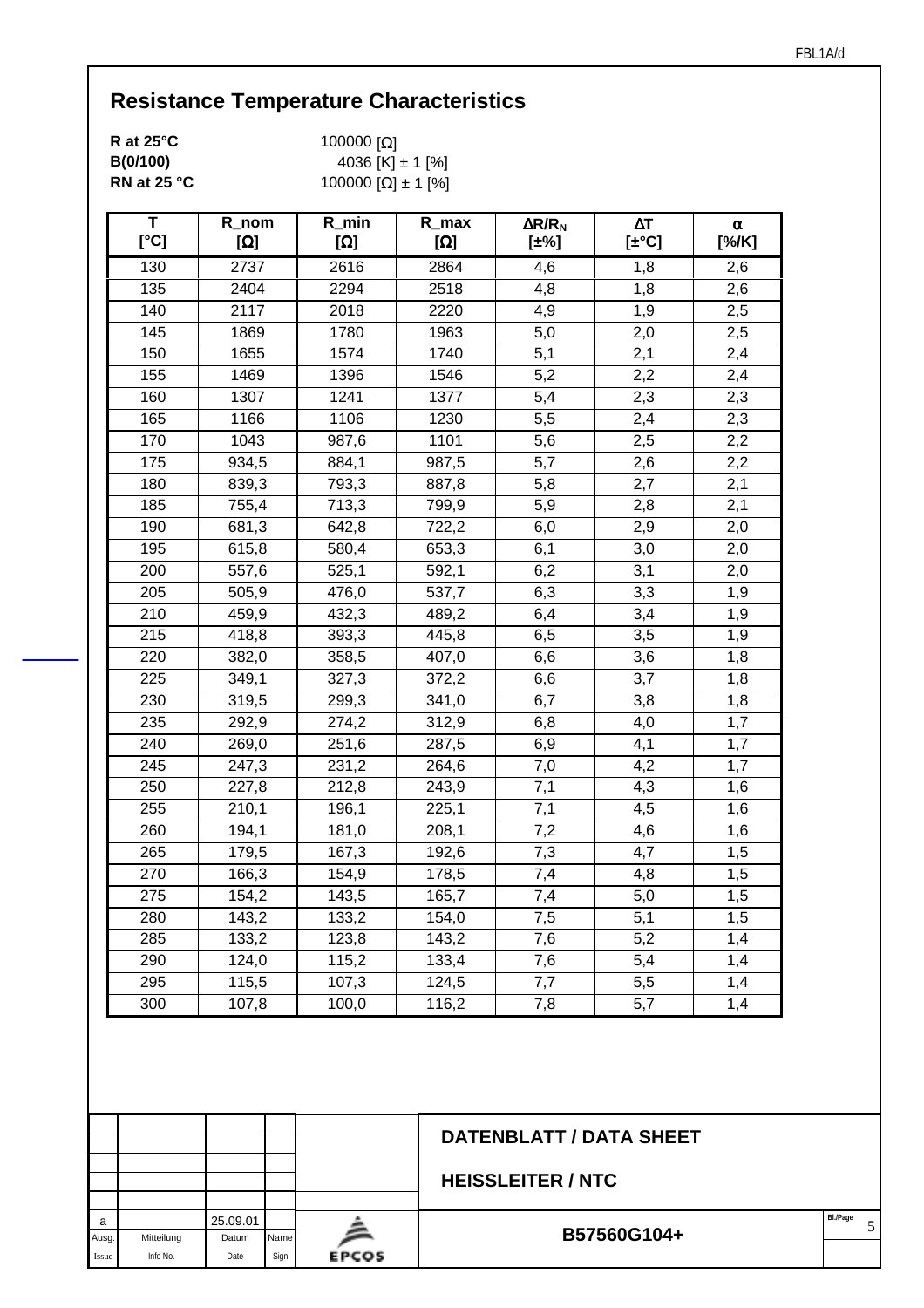| R at $25^{\circ}$ C | 100000 $\Omega$ ]    |
|---------------------|----------------------|
| B(0/100)            | 4036 [K] $\pm$ 1 [%] |
| RN at 25 °C         | 100000 [Ω] ± 3 [%]   |

a 25.09.01 Ausg. Mitteilung Datum Name Issue Info No. Date Sign

EPCOS

| T<br>[°C] | R_nom<br>$[\Omega]$ | $R_{min}$<br>$[\Omega]$ | $R_{max}$<br>$[\Omega]$ | $\Delta$ R/R <sub>N</sub><br>[±%] | $\Delta T$<br>$[\pm$ °C] | α<br>[%/K] |
|-----------|---------------------|-------------------------|-------------------------|-----------------------------------|--------------------------|------------|
| $-55$     | 10723236            | 9897790                 | 11607065                | 8,2                               | 1,1                      | 7,7        |
| $-50$     | 7366689             | 6827867                 | 7940878                 | 7,8                               | 1,1                      | 7,4        |
| $-45$     | 5132757             | 4776226                 | 5510938                 | 7,4                               | 1,0                      | 7,1        |
| $-40$     | 3624165             | 3385242                 | 3876459                 | 7,0                               | 1,0                      | 6,9        |
| $-35$     | 2591304             | 2429285                 | 2761640                 | 6,6                               | 1,0                      | 6,6        |
| $-30$     | 1874913             | 1763822                 | 1991207                 | 6,2                               | 1,0                      | 6,4        |
| $-25$     | 1371886             | 1294924                 | 1452115                 | 5,8                               | 0,9                      | 6,2        |
| $-20$     | 1014545             | 960710                  | 1070431                 | 5,5                               | 0,9                      | 5,9        |
| $-15$     | 757881              | 719885                  | 797164                  | 5,2                               | 0,9                      | 5,8        |
| $-10$     | 571590              | 544549                  | 599434                  | 4,9                               | 0,9                      | 5,6        |
| $-5$      | 435026              | 415633                  | 454914                  | 4,6                               | 0,8                      | 5,4        |
| 0         | 333964              | 319956                  | 348271                  | 4,3                               | 0,8                      | 5,2        |
| 5         | 258497              | 248314                  | 268857                  | 4,0                               | 0,8                      | 5,1        |
| 10        | 201659              | 194212                  | 209204                  | 3,7                               | 0,8                      | 4,9        |
| 15        | 158499              | 153023                  | 164023                  | 3,5                               | 0,7                      | 4,8        |
| 20        | 125468              | 121423                  | 129531                  | 3,2                               | 0,7                      | 4,6        |
| 25        | 100000              | 97000                   | 103000                  | 3,0                               | 0,7                      | 4,5        |
| 30        | 80223               | 77642                   | 82814                   | 3,2                               | 0,7                      | 4,4        |
| 35        | 64759               | 62541                   | 66995                   | 3,5                               | 0,8                      | 4,2        |
| 40        | 52589               | 50682                   | 54519                   | 3,7                               | 0,9                      | 4,1        |
| 45        | 42951               | 41310                   | 44618                   | 3,9                               | 1,0                      | 4,0        |
| 50        | 35272               | 33858                   | 36713                   | 4,1                               | 1,0                      | 3,9        |
| 55        | 29119               | 27898                   | 30366                   | 4,3                               | 1,1                      | 3,8        |
| 60        | 24161               | 23105                   | 25242                   | 4,5                               | 1,2                      | 3,7        |
| 65        | 20144               | 19230                   | 21084                   | 4,7                               | 1,3                      | 3,6        |
| 70        | 16874               | 16080                   | 17692                   | 4,8                               | 1,4                      | 3,5        |
| 75        | 14198               | 13507                   | 14911                   | 5,0                               | 1,5                      | 3,4        |
| 80        | 11998               | 11396                   | 12622                   | 5,2                               | 1,6                      | 3,3        |
| 85        | 10181               | 9655                    | 10727                   | 5,4                               | 1,7                      | 3,2        |
| 90        | 8674                | 8213                    | 9154                    | 5,5                               | 1,7                      | 3,2        |
| 95        | 7419                | 7013                    | 7841                    | 5,7                               | 1,8                      | 3,1        |
| 100       | 6369                | 6012                    | 6741                    | 5,8                               | 1,9                      | 3,0        |
| 105       | 5487                | 5172                    | 5816                    | 6,0                               | 2,0                      | 2,9        |
| 110       | 4744                | 4465                    | 5035                    | 6,1                               | 2,1                      | 2,9        |
| 115       | 4115                | 3868                    | 4373                    | 6,3                               | 2,2                      | 2,8        |
| 120       | 3581                | 3362                    | 3811                    | 6,4                               | 2,3                      | 2,8        |
| 125       | 3126                | 2931                    | 3331                    | 6,6                               | 2,4                      | 2,7        |
|           |                     |                         |                         |                                   |                          |            |
|           |                     |                         |                         |                                   | DATENBLATT / DATA SHEET  |            |

| B57560G104+ | BI./Page |  |
|-------------|----------|--|
|             |          |  |